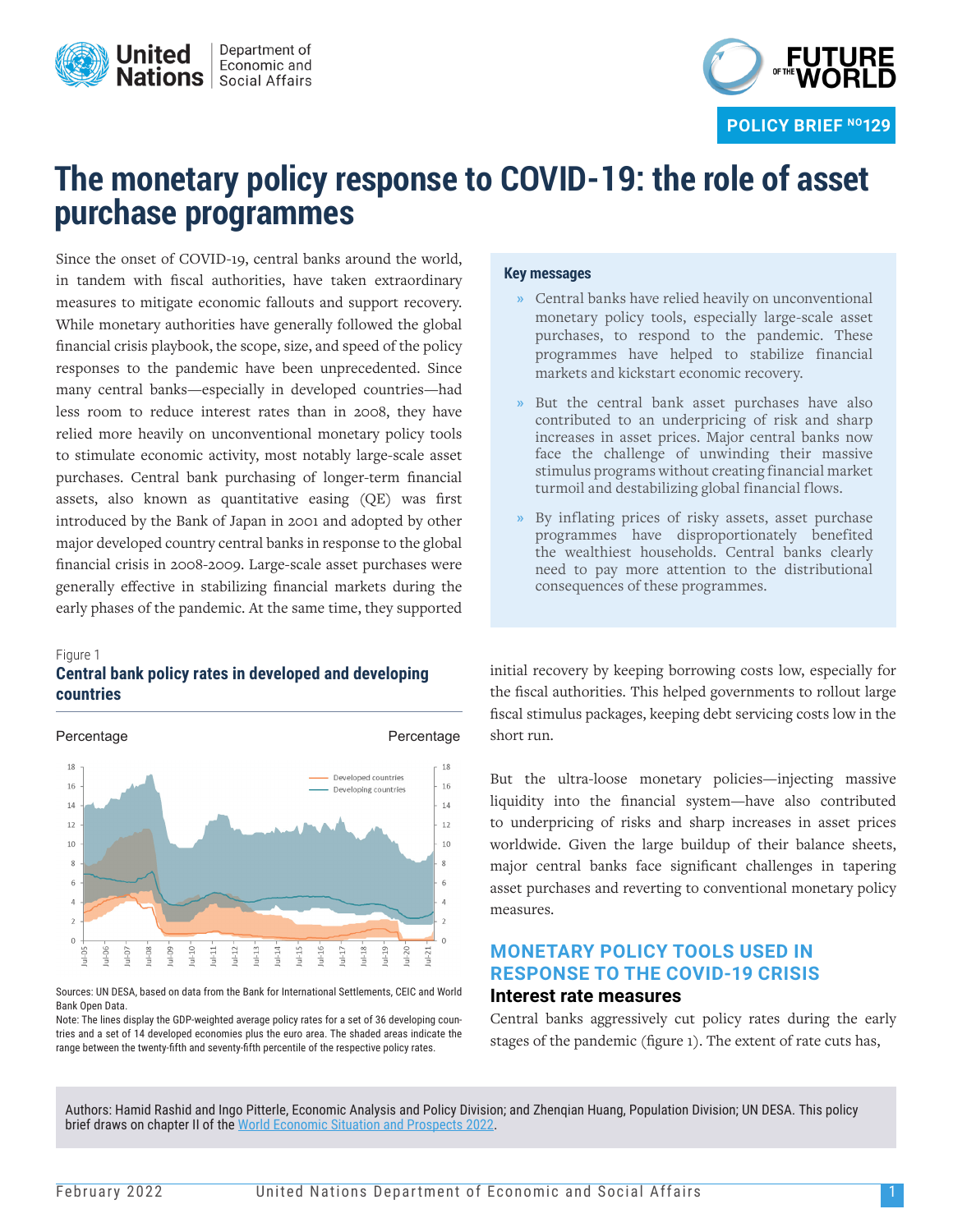however, been much smaller than it was during the global financial crisis, given that interest rates in 2020 were significantly lower than in 2008. In most developed economies—as well as a few developing countries (e.g., Chile, Peru, Thailand)—policy rates hit or came close to the zero-lower bound in 2020. Despite significant interest rate cuts, the interest rate spreads between many developed and developing countries increased during the pandemic, against the backdrop of large capital outflows from emerging and developing economies. Borrowing costs increased for some developing countries, which constrained their ability to rollout sufficiently large fiscal measures.

## **Expanded lending operations**

Beyond rate cuts, central banks provided short-term liquidity to banks and other financial institutions as the lender of last resort. They also introduced programmes to increase the availability of credit to the non-financial sector. For instance, the ECB's targeted long-term refinancing operations aimed to encourage bank lending to businesses and consumers in the euro area. The Fed also established new swap lines to maintain foreign exchange market stability<sup>1</sup>.

## **Asset purchase programmes**

With interest rates at or near the lower bound, bond buying programmes have become the primary stimulus tool for the major developed country central banks. The ultimate objective of these massive programmes—often referred to as quantitative easing (QE)—is to support economic activity by lowering borrowing costs and stimulating credit flows (mortgages, auto loans, consumer loans, etc.) and investment, with a view to boosting employment and economic growth.

Since the start of the pandemic, the central banks of Japan, the United Kingdom, the United States, and the euro area have added roughly \$10.2 trillion in security assets to their already large balance sheets, letting their total assets soar to over \$25.9 trillion (as of end-September 2021) (figure 2). The Fed has been buying \$120 billion worth of securities every month and has accumulated a total stock of \$2.6 trillion in mortgage-backed securities (implicitly guaranteed by the US government) and \$5.5 trillion in US Treasury securities. The European Central Bank (ECB) has implemented a  $\epsilon$ 1,850 billion pandemic emergency purchase programme, which complements existing asset purchase programmes (APP) and involves the purchase of

1 In addition to its standing dollar liquidity swap lines with the Bank of Canada, the Bank of England, the Bank of Japan, the ECB, and the Swiss National Bank, the Fed entered in March 2020 into temporary swap lines with nine central banks (Australia, Brazil, Denmark, the Republic of Korea, Mexico, New Zealand, Norway, Singapore, and Sweden).

both private and public sector securities.

#### Figure 2 **Total assets of major developed country central banks**





Sources: UN DESA, based on data from the Federal Reserve (Fed), the European Central Bank (ECB), the Bank of England (BoE), the Bank of Japan (BoJ) and CEIC.

Note: Euro, yen and sterling values were converted into United States dollars by using constant exchange rates from August 2021.

The pandemic has marked a turning point for monetary policy in developing countries as many central banks introduced APPs for the first time ever. According to IMF (2021a), a total of 27 central banks—10 in Africa, 9 in Asia, and 8 in Latin America and the Caribbean—announced or implemented APPs over the course of 2020. The programmes were mostly deployed in response to market turmoil in the early stages of the pandemic, when investor panic, rising risk premiums, and substantial capital outflows caused bond prices to fall (and yields to rise) and currencies to depreciate. While most developing country central banks have focused on purchasing public securities denominated in local currencies, several have also included private securities, bank bonds, or even equities (e.g., Egypt). The programmes have been much smaller than in developed countries and of more limited duration. Total asset purchases by most developing country central banks have ranged from just above \$0.3 billion to about \$30 billion, accounting for 0.3 to 6 per cent of their GDP. By the second quarter of 2021, India was the only major developing economies still engaged in significant purchases.

# **WHAT HAS BEEN ACHIEVED BY THE ASSET PURCHASE PROGRAMMES?**

Although it is difficult to disentangle the effects of APPs from those of other monetary policy tools, there is broad consensus that APPs have been an effective tool to increase market liquidity and ease financial conditions in times of severe financial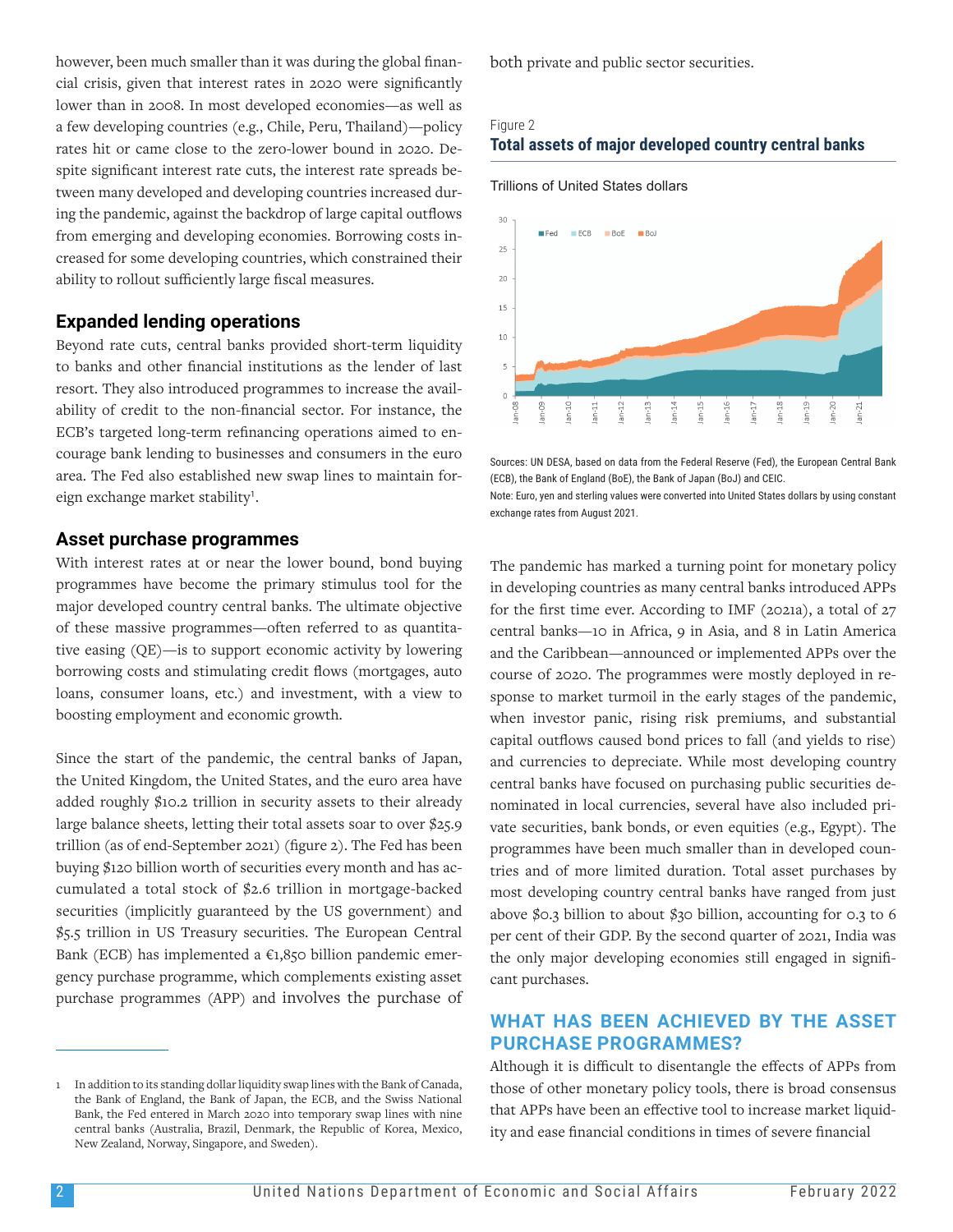distress and market dysfunction. At the onset of the pandemic and the global financial crisis, developed country central banks' massive asset purchases mitigated the most adverse feedback loops between financial markets and the real economy. Similarly, the APPs in developing countries appear to have contributed to stabilizing financial markets during the early stages of the pandemic by alleviating market stress. A recent World Bank (2021) study indicates that the novel APPs used by developing country central banks have affected domestic bond yields more strongly than conventional policy rate cuts and developed economies' QE programmes.

The APPs have generally helped to kickstart the recovery of the real economy by keeping long-term borrowing costs at historically low levels and boosting asset prices. For the US economy, Bernanke (2020) estimated that in 2014 every \$500 billion in QE lowered the 10-year treasury yield by 20 basis points. If today's transmission mechanism resembles the one from 2014, the Fed's total securities purchases of about \$4 trillion suppressed the US treasury yields by as much as 160 basis points. By lowering long-term interest rates, the programmes have also pushed up asset prices, increasing the financial wealth of households and firms and boosting aggregate demand during the stages of the pandemic.

# Figure 3 **Ten-year government bond yields in selected countries**

Percentage



Source: investing.com.

The subdued economic performance of many developed countries since the global financial crisis suggests that the effectiveness of central bank asset purchases can dissipate quickly beyond the crisis phase. When markets are functioning well, APPs appear to have only limited impact on investment, durable consumption, and economic growth. Figure 4 shows that in the euro area and the United Kingdom investment in equipment

and machinery grew more slowly in the decade after the global financial crisis than in the previous decade despite central banks' massive QE programmes. While investment in the United States and Japan has trended upwards, gains have been modest.

#### Figure 4

# **Annual growth in non-residential fixed investment in equipment and machinery**



Sources: UN DESA, based on data from CEIC, Eurostat and Federal Reserve Economic Data (FRED).

Note: Growth rates are calculated by taking geometric means of investment (in constant prices) during the reference periods. Data on the United States include only private investment.

One factor that has been holding back investment is a massive increase in stock buybacks, especially in the United States. The combination of record-low interest rates and large tax cuts in 2017 pushed buybacks to a new record level prior to the COV-ID-19 shock. After a pause during the pandemic, firms have resumed their stock buyback activities. In the second quarter of 2021, the Standard and Poor's 500 buybacks totaled \$199 billion (equivalent to about 3.5 per cent of GDP), an increase of 124.3 per cent from the second quarter of 2020 and only 11 per cent below the all-time high of \$223 billion in the fourth quarter of 2018. While the large-scale buybacks have been pushing up stock prices, they could negatively affect capital accumulation and reduce firms' ability to cope with an economic downturn, especially if the buybacks are funded with new borrowing. Moreover, the increases in stock price often just benefit senior corporate executives and major shareholders.

Another potential reason why large-scale asset purchases may not have boosted investment as much as expected is a weak bank lending channel. Evidence from QE after the global financial crisis indicates that commercial banks responded to the reserve injection in part by shifting their portfolios into low-risk assets—rather than lending to the real economy—to optimize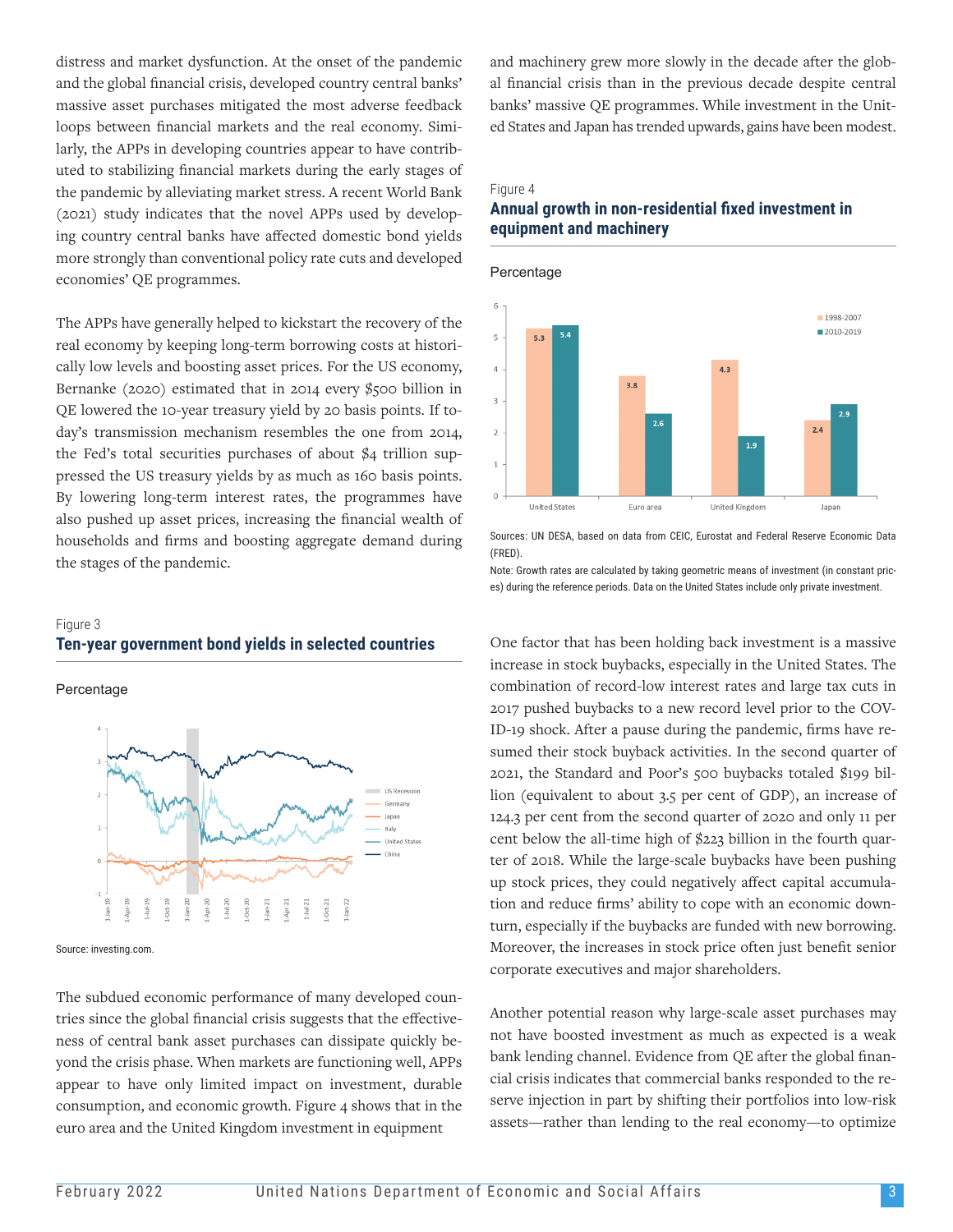the use of regulatory capital. Preliminary evidence from the US during the COVID-19 crisis also suggests a limited role of QE via enhanced bank lending. For one, bank lending in 2020 has been limited by financial constraints at the firm level, rather than the bank level as in 2008. Many US banks entered the pandemic crisis in strong financial positions, well capitalized and with ample liquidity. Since QE can mainly relax financial constraints at the bank level (rather than the firm level), it has likely been less effective during the COVID-19 crisis (Sims and Wu, 2020). Similarly, since bank reserves were much larger in 2020 than in 2008, the direct effect of a further increase in bank reserves on the liquidity premium is smaller, reducing the overall effectiveness of QE (Occhino, 2020).

# **RISKS AND SIDE EFFECTS OF SUSTAINED ASSET PURCHASE PROGRAMMES**

At the same time, the APPs by developed country central banks have created risks that, if not managed well, could undermine global recovery. By providing unprecedented amounts of liquidity via bond purchases, major central banks have contributed to a significant underpricing of risk, inflating asset prices, causing a growing disconnect between financial markets and the real economy, and distorting credit and investment decisions. This has raised macroeconomic and financial stability risks going forward, while also prompting concerns over adverse distributional effects of the policies.

While virtually all asset classes have been inflated by the unprecedented monetary policy responses to the pandemic, global equities have seen the strongest price increases. Major stock indices have been breaking all-time high after all-time high even as many economies were struggling to recover from the crisis. Since reaching a trough in March 2020, the Standard and Poor's 500 index has risen by about 80 per cent and the MSCI Core Europe by nearly 70 per cent. Valuations appear to have become increasingly detached from underlying fundamentals as evidenced by the sharp increase in the cyclically adjusted price-earnings (CAPE) ratio, which measures the relative price of equities by comparing their current price to the average tenyear earnings. For the Standard and Poor's 500 index, the CAPE ratio has risen by over 50 per cent since April 2020, more than after any other US recession in the past 120 years. As a result, US equity markets rarely seemed more expensive than they are now, with CAPE ratios approaching levels only seen prior to the bursting of the dot-com bubble in 2001. Equity prices have also rebounded elsewhere, but valuations are generally less stretched than in the United States.

All this has spurred fears of ever-expanding asset price bubbles as the disconnect between financial markets and economic fundamentals widens. Table 1 shows that while investment in developed economies bounced back after the collapse in the second quarter of 2020, the upward momentum slowed significantly in the first half of 2021. Instead of a sustained increase in investment, global economic conditions are currently characterized by persistent supply-side bottlenecks, which have been feeding inflationary pressures. If monetary conditions were to shift abruptly—with the Fed taking a more hawkish policy stance—some of the asset price bubbles could burst. Sharp market corrections could trigger a rising number of bankruptcies and cause substantial macroeconomic damage.

Table 1

# **Changes in quarterly gross fixed capital formation**

| Percentage |  |
|------------|--|
|------------|--|

|                   | 2019<br>Q <sub>3</sub> | 2019<br>Q <sub>4</sub> | 2020<br>Q <sub>1</sub> | 2020<br>Q <sub>2</sub> | 2020<br>Q <sub>3</sub> | 2020<br>Q <sub>4</sub> | 2021<br>Q <sub>1</sub> | 2021<br>Q <sub>2</sub> |
|-------------------|------------------------|------------------------|------------------------|------------------------|------------------------|------------------------|------------------------|------------------------|
| Euro area         | O.4                    | $-0.5$                 | $-4.3$                 | $-12.3$                | 14.8                   | 2.0                    | O.8                    | O.7                    |
| United<br>Kingdom | 1.3                    | $-1.6$                 | $-1.2$                 | $-20.7$                | 19.0                   | 4.4                    | $-1.8$                 | $-0.5$                 |
| United States     | O.7                    | O.O                    | $-0.1$                 | $-7.2$                 | 5.2                    | 3.7                    | 2.3                    | O.5                    |
| Japan             | O.9                    | $-3.1$                 | O.2                    | $-3.2$                 | $-2$                   | 2.9                    | $-0.9$                 | 1.4                    |

Sources: CEIC and OECD.

Note: Data are quarter-on-quarter growth rates of gross fixed capital formation (constant prices, seasonally adjusted). Euro area data exclude Cyprus, Ireland and Malta.

Furthermore, APPs have had negative distributional effects, especially through the asset price channel. Sharp increases in the prices of financial assets tend to benefit rich households more than other groups. Wealthy individuals invest a much larger share of their total assets in financial assets, especially equities, which have registered the strongest price gains among all asset classes since the beginning of the pandemic. In contrast, less wealthy individuals hold most of their assets in the form of real estate, whose prices often grow at a slower pace. Moreover, many individuals at the bottom of the wealth distribution have almost no assets and thus barely benefit from a general increase in asset prices. In the US, for example, the wealthiest 10 per cent held nearly half of all assets in stocks in 2016, whereas the corresponding figure for the bottom 20 per cent was only 2 per cent (Bonifacio et al., 2021). Assuming that the asset composition for different groups continues to hold, the top 10 per cent in the US are estimated to have recorded wealth gains of about 44 per cent since March 2020, compared to only 15 per cent for the bottom 20 per cent. The impact on wealth inequality is